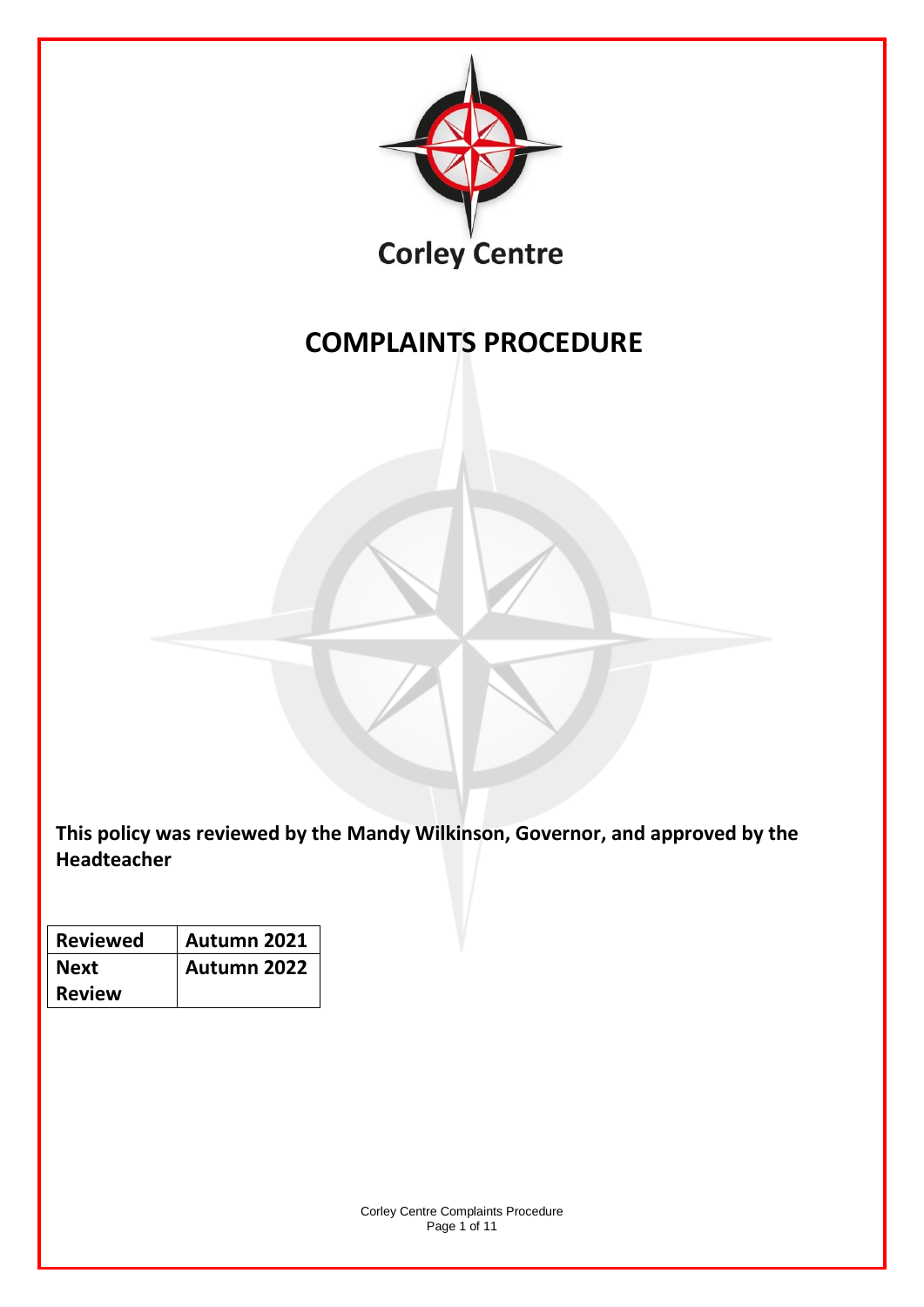## **Introduction**

The School's Complaints Procedure has a number of stages, and these are explained below.

However, most complaints can be dealt with satisfactorily at the first (informal) stage. This is usually by arranging to meet with the Headteacher, the School's Complaints Co-ordinator, or another relevant member of staff.

If you wish to make a complaint, it is important to follow this procedure through each stage of the process. The school will not embark upon a new stage in the process until the previous stage has been completed. It is important to emphasise that there can be no exceptions. A record will be kept by the school of the process and outcome at each stage of the Procedure

Schools and their Governing Bodies are responsible for receiving, investigating, and responding to complaints. Enquiries to the Local Authority will be passed back to the school concerned.

## **General Note: Please be aware that the Local Authority has no role in the complaints procedure.**

The person responsible for managing complaints (School's Complaints Co-ordinator) is: Ms S Rose (Deputy Headteacher)

*This document meets the requirements of section 29 of the [Education Act 2002](http://www.legislation.gov.uk/ukpga/2002/32/section/29), which states that schools must have and make available a procedure to deal with all complaints relating to their school and to any community facilities or services that the school provides.* 

*It is also based on [guidance for schools on complaints procedures](https://www.gov.uk/government/publications/school-complaints-procedures) from the Department for Education (DfE), including the model procedure, and model procedure for dealing with unreasonable complaints.*

## *Definitions and scope*

## *Definitions*

*The DfE guidance explains the difference between a concern and a complaint:* 

- *A concern is defined as "an expression of worry or doubt over an issue considered to be important for which reassurances are sought"*
- *A complaint is defined as "an expression of dissatisfaction however made, about actions taken or a lack of action"*

### *Scope*

*The school intends to resolve complaints informally where possible, at the earliest possible stage. There may be occasions when complainants would like to raise their concerns formally. This policy outlines the procedure relating to handling such complaints.*

*This policy does not cover complaints procedures relating to:*

- *Admissions*
- *Statutory assessments of special educational needs (SEN)*
- *Safeguarding matters*
- *Exclusion*
- *Whistle-blowing*
- *Staff grievances*
- *Staff discipline*

*Please see our separate policies for procedures relating to these types of complaint*

Corley Centre Complaints Procedure Page 2 of 11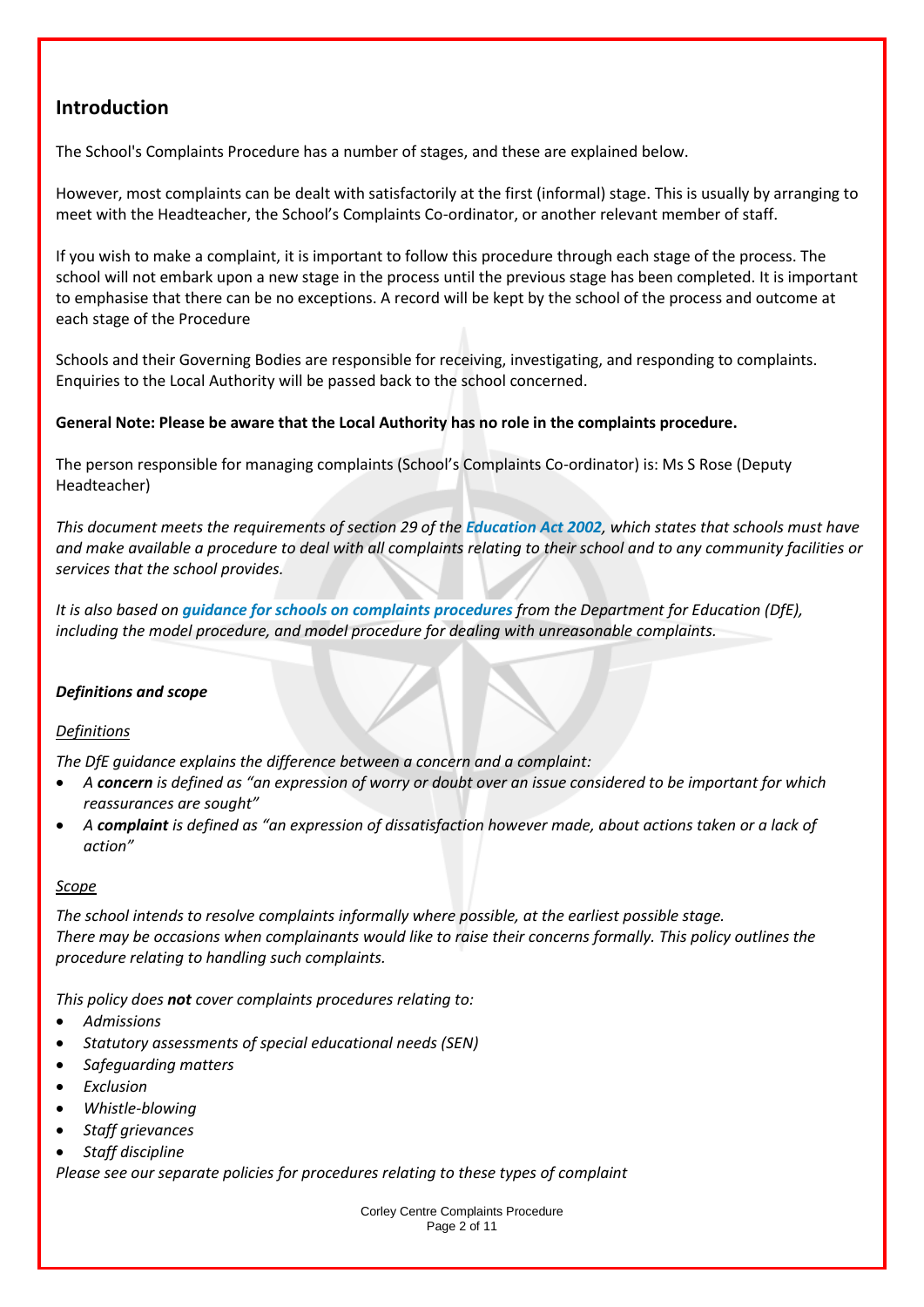*Complaints about services provided by other providers who use school premises or facilities should be directed to the provider concerned.*

## *4. Roles and responsibilities*

## *The complainant – the person raising the concern/issue/complaint*

*The complainant will get a more effective and timely response to their complaint if they:* 

- *Follow these procedures*
- *Co-operate with the school throughout the process, and respond to deadlines and communication promptly*
- *Ask for assistance as needed*
- *Treat all those involved with respect*
- *Not publish details about the complaint on social media*

## *The investigator – the person looking into the issue for the complainant*

*An individual will be appointed to look into the complaint, and establish the facts. They will:* 

- *Interview all relevant parties, keeping notes*
- *Consider records and any written evidence and keep these securely*
- *Prepare a comprehensive report to the headteacher or complaints committee which includes the facts and potential solutions*

## *Clerk to the governing board*

*The clerk will:*

- *Be the contact point for the complainant and the complaints committee, including circulating the relevant papers and evidence before complaints committee meetings*
- *Arrange the complaints hearing*
- *Record and circulate the minutes and outcome of the hearing*

### *Committee chair*

*The committee chair will:* 

- *Chair the meeting, ensuring that everyone is treated with respect throughout*
- *Make sure all parties see the relevant information, understand the purpose of the committee, and are allowed to present their case*

### *5. Principles for investigation*

*When investigating a complaint, we will try to clarify:*

- *What has happened*
- *Who was involved*
- *What the complainant feels would put things right*

### *Time scales*

*The complainant must raise the complaint within 3 months of the incident. If the complaint is about a series of related incidents, they must raise the complaint within 3 months of the last incident.* 

*We will consider exceptions to this time frame in circumstances where there were valid reasons for not making a complaint at that time and the complaint can still be investigated in a fair manner for all involved. When complaints are made out of term time, we will consider them to have been received on the first school day after the holiday period.* 

> Corley Centre Complaints Procedure Page 3 of 11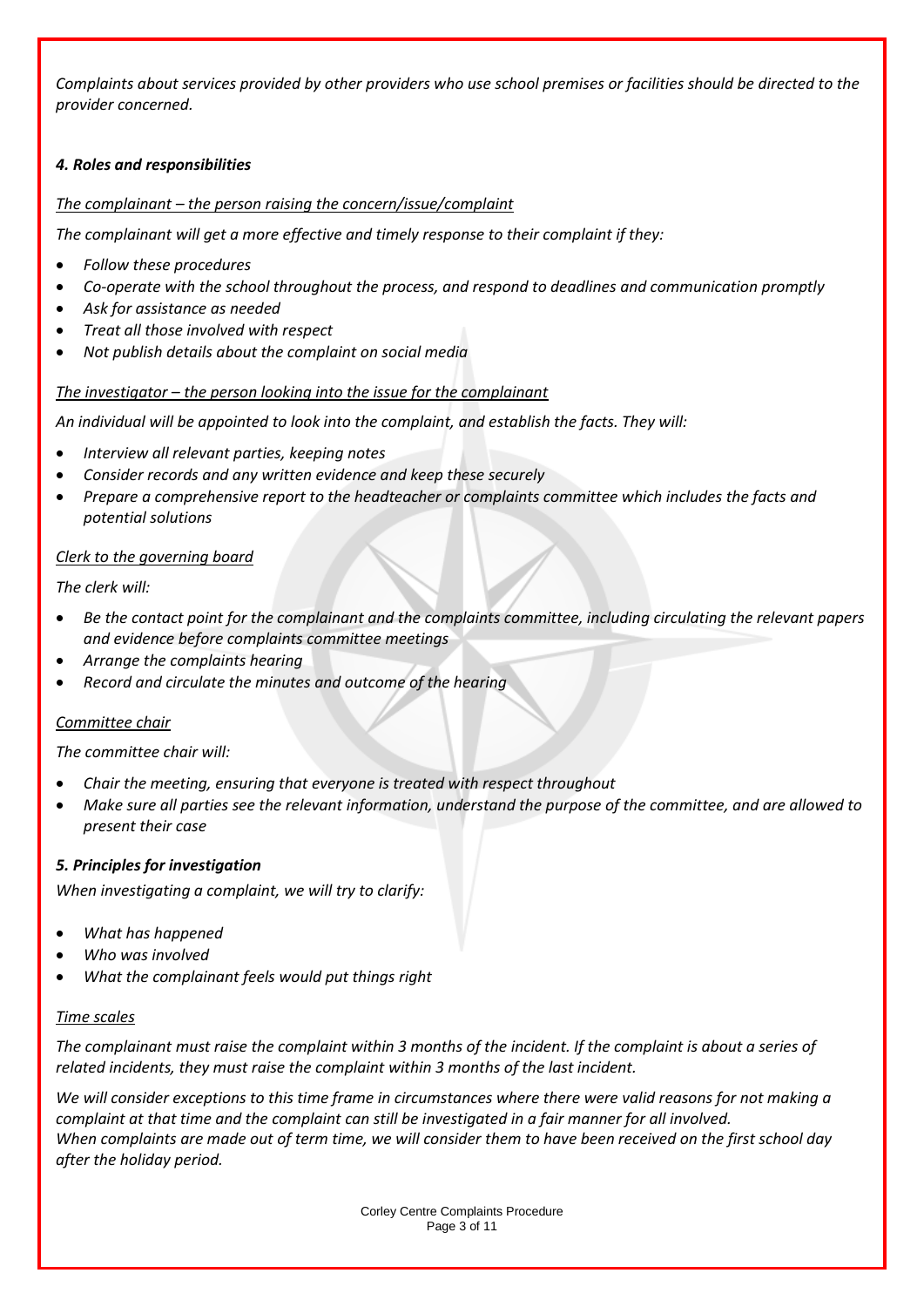*If at any point we cannot meet the time scales we have set out in this policy, we will:* 

- *Set new time limits with the complainant*
- *Send the complainant details of the new deadline and explain the delay*

## **THE COMPLAINT PROCEDURE**

## **STAGE 1 - The First Contact: Dealing With Concerns and Complaints Informally**

The school will take informal concerns seriously and make every effort to resolve the matter quickly. It may be the case that a verbal discussion will resolve the issue.

The complainant should raise the complaint as soon as possible with the relevant member of staff. Generally, this would be your child's teacher, mentor or the Senior Leader with responsibility for your child's group. Please refer Appendix 3 – Stages of Pastoral Support. either in person or by letter, telephone or email. If the complainant is unclear who to contact or how to contact them, they should contact the school office either by phone on 01676540218 or by email to **[clerical@corley.coventry.sch.uk](mailto:clerical@corley.coventry.sch.uk)**. Please note you do not have to disclose full details of your concern, but please be willing to provide sufficient information so that the staff can pass to the correct member of staff.

If anyone has a concern/complaint, it may be registered either verbally or in writing. Please be aware staff will only share the nature of the complaint with staff relevant to their fact finding and with Mentors, Teachers and Senior Leadership Team where appropriate. If the member of staff first contacted cannot immediately deal with the matter, they will make a clear note of the date, name, contact address, phone number and brief details of the concern/complaint to either the Headteacher or Deputy Headteacher

The school will respond to informal complaints within two school days, and investigate and provide a response within eight school days.

The informal stage will involve a meeting between the complainant and the Headteacher or Deputy Headteacher as appropriate.

If the complaint is not resolved informally, it will be escalated to a formal complaint.

An opportunity will be given to the complainant to discuss the concern/complaint with an appropriate member of staff, who will clarify the nature of the concern/complaint and how the complainant wants the complaint to be resolved (for example by an apology from the school; an explanation; assurances that there won't be a reoccurrence; details of measures that will be taken to ensure that there isn't a re-occurrence).

The Headteacher or Deputy Headteacher will identify the appropriate procedure and either conduct the investigation or nominate an appropriate colleague to do so. They will communicate verbally with the complainant to ensure they are clear about what action or monitoring of the situation has been decided on, if appropriate by when, only putting this in writing if this seems the best way to make things clear.

If the matter cannot be resolved informally then the complaint should be submitted to the Headteacher, (unless the complaint relates to the Headteacher) preferably by completing the attached Complaint form. For informal complaints that need to be escalated, the initial investigator will complete this form, but will need verbal or emailed consent from the complainant to do so. *(The attached complaint form may be used)*

## **STAGE TWO - Formal Referral to the Headteacher**

Formal complaints must be submitted to the Headteacher. We would encourage complainants to complete the attached Complaint Form as this gives all relevant information. The form can either be given to the school office in a sealed envelope marked Confidential For the Attention of the Headteacher, or by email to **[formalcomplaints@corley.coventry.sch.uk](mailto:formalcomplaints@corley.coventry.sch.uk)**. If complainants need assistance raising a formal complaint, they can

> Corley Centre Complaints Procedure Page 4 of 11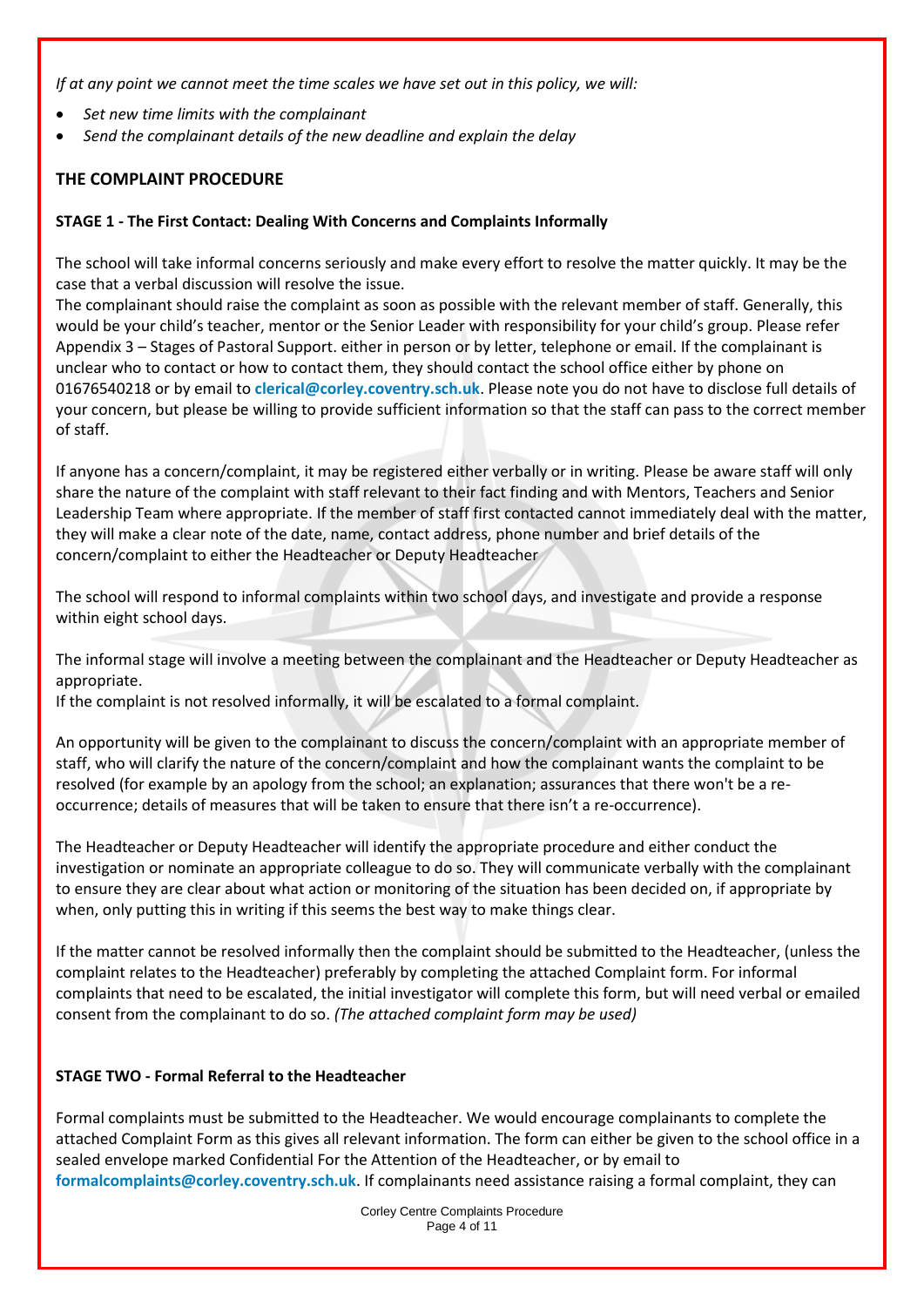contact the School Business Manager either by telephone 01676540218, ext or by email to **[mwilkinson@corley.coventry.sch.uk](mailto:mwilkinson@corley.coventry.sch.uk)**. This will ensure that confidentiality is maintained.

If the complaint is about the Headteacher, or the Headteacher has been so involved as to raise questions about his/her impartiality, the complaint **MUST** be put in writing and addressed to the Chair of the Governing Body at the school, marked private and confidential. A complainant may wish to deliver the letter by hand and ask for a dated receipt.

Where the Headteacher has acted as School's Complaint Co-ordinator at Stage One, another senior member of staff may be designated to collect some of the information from the parties involved, or another senior member of staff may be nominated to be the Investigator.

The complaint will be acknowledged in writing within **five school days**, giving the name of the person who will conduct the investigation and a target date for providing a response, usually within **10 school days.**

The investigator may ask the complainant to meet with him/her to provide extra information or to explain any information provided previously.

Once all the relevant facts have been established, the Headteacher or designate will provide a written response. Whilst every effort will be made to complete investigations promptly, in some cases, requiring detailed investigations, and/or where a number of witnesses may need to be interviewed, it will take longer to produce a written response. Where this is the case the complainant will be advised of any revised timescale for production of the written response.

The written response will include:

- details of the agreed subject matter of the complaint
- details of who was contacted in connection with the subject matter of the complaint (and in brief) the evidence that was obtained
- a full explanation of the decision reached and the reasons for it.
- where applicable, what action the school will take to address the complaint and prevent recurrence.
- what to do if the complainant is not satisfied, information on how to request a review by the governing body and the timescale.

## **STAGE THREE - Governing Body Review Of Headteacher's Or Chair's Investigation**

A request to review a complaint investigation should be made in writing to the Chair of the Governing Body within **20 school days of the date of the outcome letter** and should **give the reasons** for requesting a review. The circumstances under which a review would be conducted include those where there is:-

- a claim that material information was not taken into account in investigating the complaint
- a claim that procedures have not been properly applied in handling the complaint
- a claim that there has been an incorrect interpretation of Council or school policy

Disagreeing with the outcome at Stage Two **IS NOT** sufficient grounds for undertaking a review under this part of the procedure.

As much detail as possible should be provided when requesting a review. Where insufficient detail is given this may result in a delay, or a request being made for further clarification.

The Governing Body will nominate three members to form a Complaint Panel to review the complaint and any further documents submitted by the complainant. These **WILL** be governors who have had no prior involvement with the complaint.

> Corley Centre Complaints Procedure Page 5 of 11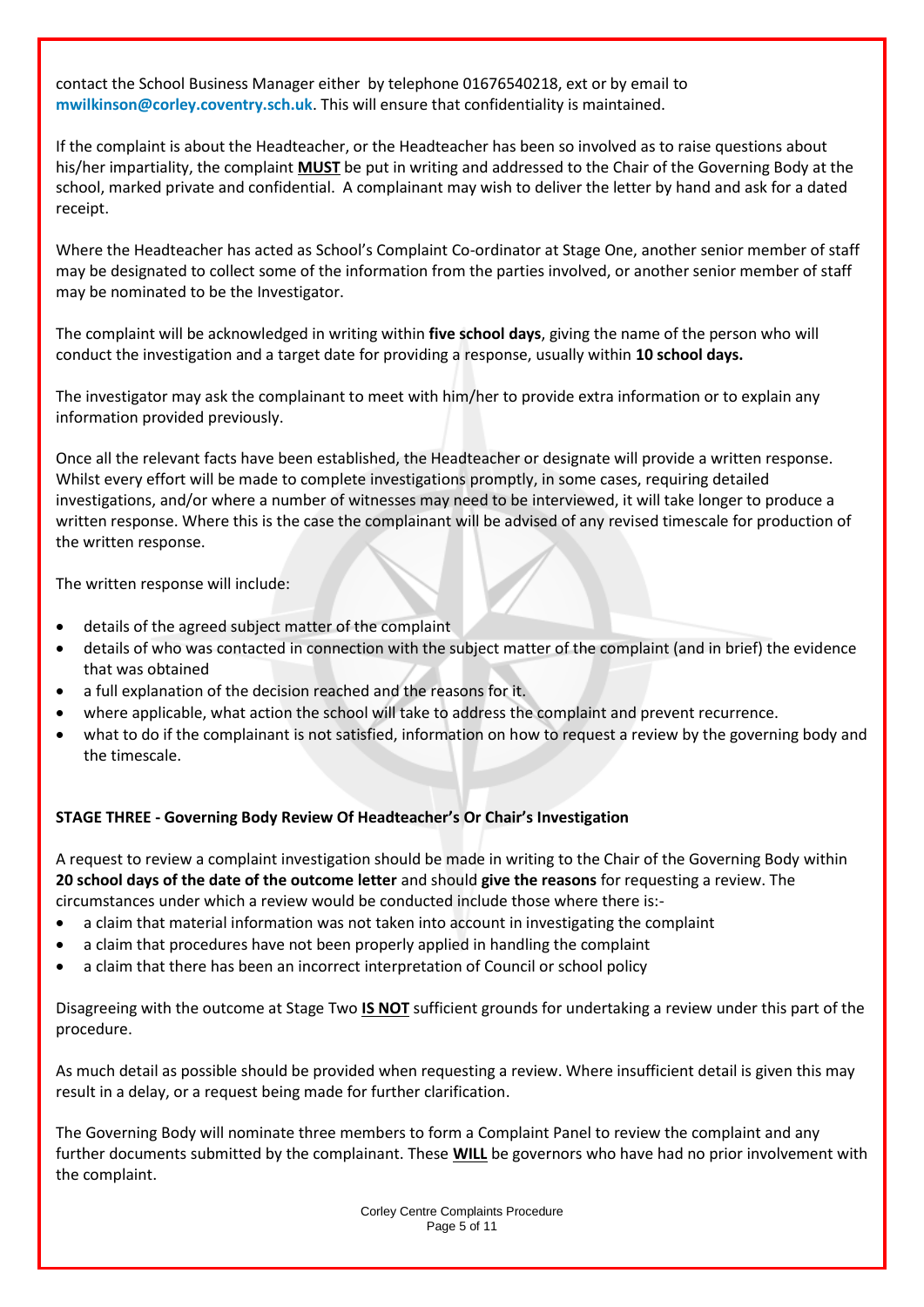The Clerk to the Governing Body will convene the Complaints Panel hearing within **20 school days of receipt of the review request** and at the same time provide panel members and the complainant with copies of all relevant correspondence and documentation.

The Complaints Panel can set time limits for both sides to present their case and for the length of the hearing overall (see Appendix 1). These will be communicated to everyone involved by the Clerk in advance of the hearing.

The complainant, the Headteacher and other witnesses will be given a minimum of **5 school days** notice of the hearing. The complainant will be advised of the right to bring a friend, or to be represented by someone of their choice (at their own expense). Where possible the clerk will seek to arrange a convenient time and date for the review hearing. However, where 2 attempts have been made to schedule a convenient hearing and it has not been possible to accommodate the complainant, the Complaints Panel reserves the right to conduct the hearing in the absence of the complainant and on the basis of the written evidence submitted by him/her. This is intended to ensure that complaints are considered promptly and to avoid unnecessary delays.

All parties should be notified of the proposed witnesses. Parties are requested to notify the clerk of the name of any witness who they intend to bring to the hearing at the earliest opportunity.

## **The Outcome of a Review may include:**

- upholding the result of the original investigation.
- upholding the result of the original investigation, but making recommendations for improving practices.
- finding the complaint was justified and overturning the original decision.

The Chair of the Panel will notify the complainant in writing of the outcome of the review and of any action to be taken, within **7 school days** after concluding the review.

## **The complainant will also be advised of their right of further appeal to the Secretary of State for Education.**

The Chair will ensure that any required action is put in place.

### **Unreasonable Behaviour by Complainants**

If a complainant acts in an unreasonable manner, for example:

- by insisting on moving to later stages of the procedure before earlier stages have been completed
- taking actions that are out of proportion to the nature of the complaint
- pursuing a complaint in an unacceptable manner by using threatening, intimidating or abusive language behaviour
- continuing to pursue a complaint once the complaints procedure has been exhausted

The Headteacher/ Chair of the Governing Body may inform the complainant that their behaviour is unacceptable and take any action appropriate to limit the impact of the complainant's behaviour on the School, its staff and its representatives. This could ultimately include limiting the complainant's contact with the School to written communication with a named individual unless in an emergency.

### **10. Record keeping**

The school will record the progress of all complaints, including information about actions taken at all stages, the stage at which the complaint was resolved, and the final outcome. The records will also include copies of letters and emails, and notes relating to meetings and phone calls.

> Corley Centre Complaints Procedure Page 6 of 11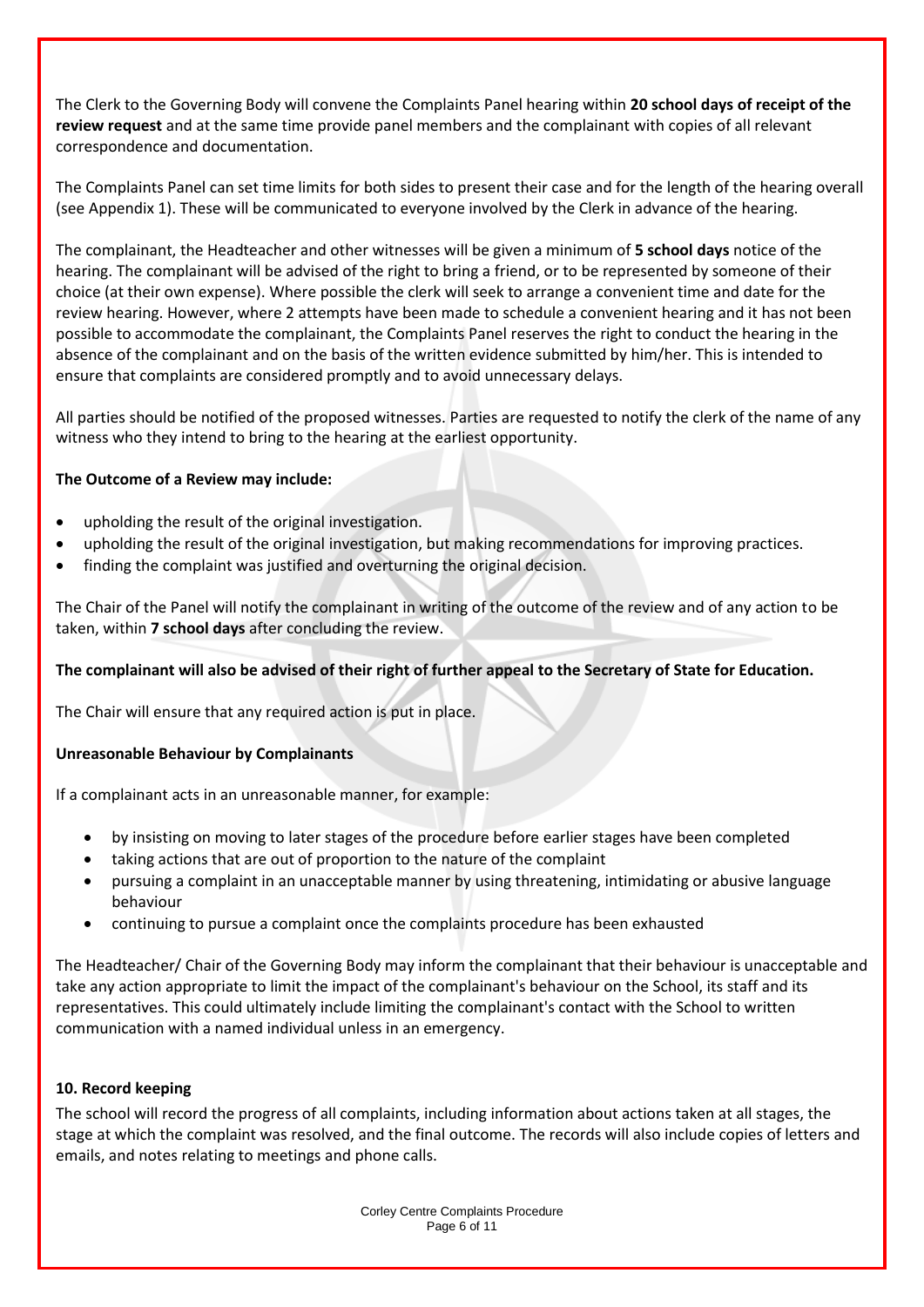This material will be treated as confidential and held centrally, and will be viewed only by those involved in investigating the complaint or on the review panel.

This is except where the secretary of state (or someone acting on their behalf) or the complainant requests access to records of a complaint through a freedom of information (FOI) request or through a subject access request under the terms of the Data Protection Act, or where the material must be made available during a school inspection. Records of complaints will be kept securely, only for as long as necessary and in line with data protection law, our privacy notices and Corley Centre Record retention schedule.

The details of the complaint, including the names of individuals involved, will not be shared with the whole governing board in case a review panel needs to be organised at a later point.

Where the governing board is aware of the substance of the complaint before the review panel stage, the school will (where reasonably practicable) arrange for an independent panel to hear the complaint.

Complainants also have the right to request an independent panel if they believe there is likely to be bias in the proceedings. The decision to approve this request is made by the governing board, who will not unreasonably withhold consent.

## **11. Learning lessons**

The governing board will review any underlying issues raised by complaints with the headteacher/ $<sub>7</sub>$  where</sub> appropriate, and respecting confidentiality, to determine whether there are any improvements that the school can make to its procedures or practice to help prevent similar events in the future.

## **12. Monitoring arrangements**

The governing board will monitor the effectiveness of the complaints procedure in ensuring that complaints are handled properly. The governing board will track the number and nature of complaints, and review underlying issues as stated in section 11.

The complaints records are logged and managed by Mandy Wilkinson, School Business Manager

This policy will be reviewed annually by a member of SLT and approved by the Headteacher.

### **13. Links with other policies**

Policies dealing with other forms of complaints include:

- Child protection and safeguarding policy and procedures
- > Admissions policy
- Exclusions policy
- > Staff grievance procedures
- > Staff disciplinary procedures
- SEN policy and information report
- > Privacy notices

Corley Centre Complaints Procedure Page 7 of 11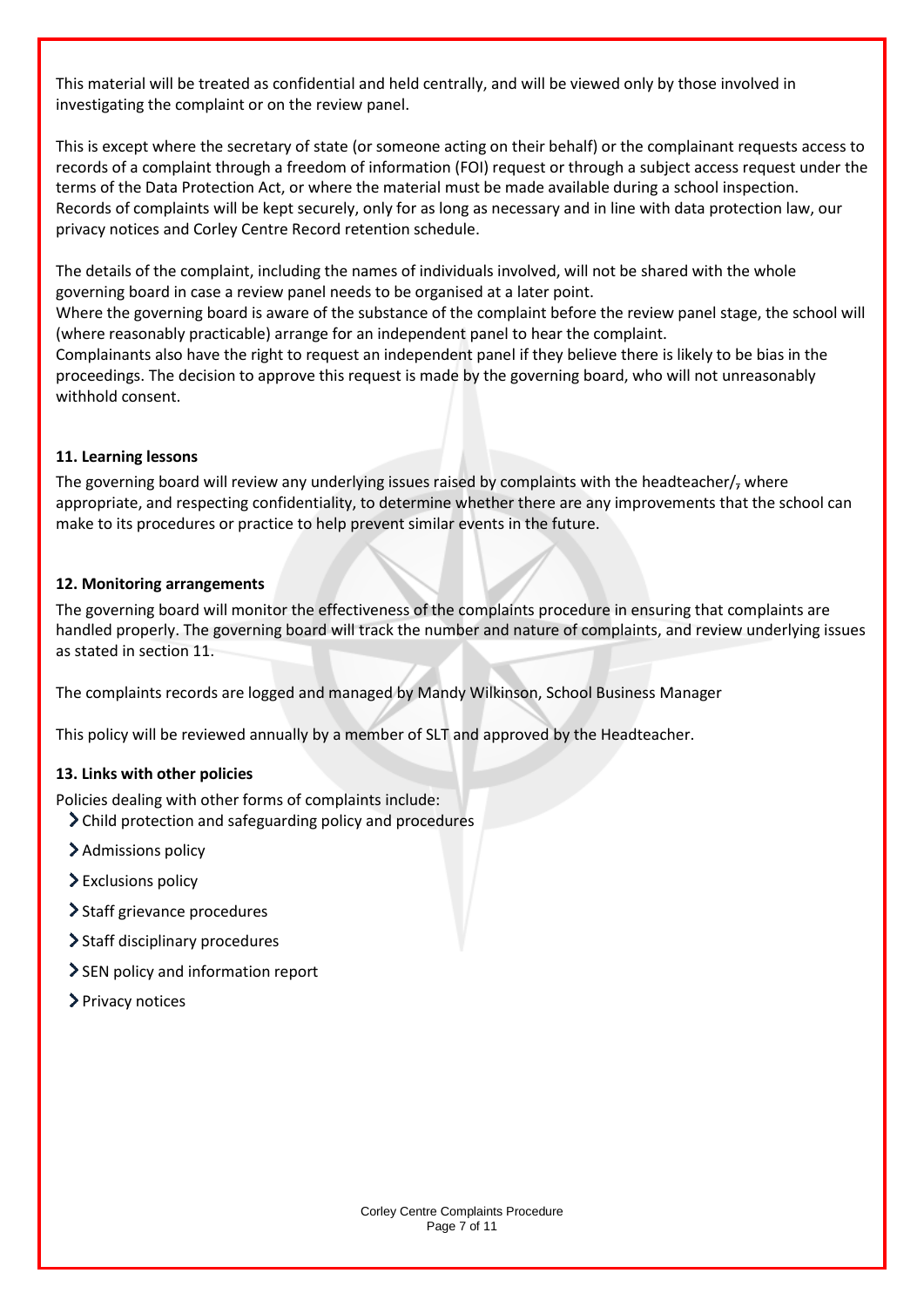## **Guidelines for Conducting Formal Appeal Hearings**

- 1 The chair conducting the complaint hearing will introduce all present and will seek confirmation from both parties that they understand that the status of the hearing is at STAGE 3 in accordance with the Complaints Procedure.
- 2 Any documentation provided in evidence must be provided in advance to all parties and sufficient time given for it to be considered.
- 3 Each party may request adjournments during the hearing. No reasonable request for an adjournment will be refused.
- 4 No witness will be permitted to be present in the hearing until they have given evidence. The panel will decide whether the witness(es) should remain after giving evidence and responding to questions.
- 5 The complainant will present the facts supporting the complaint and will call any witnesses in support. A time limit of 1 hour will apply for the complainant to put his/her case.
- 6 The subject of the complaint and his/her representative will have the opportunity to question the complainant and any witnesses called. A time limit of 15 minutes will apply.
- 7 The complaints panel and the Clerk supporting the panel, may ask questions (for the purpose of ensuring that the panel has all the information that it will require to determine the outcome of the review). A time limit of 15 minutes will apply.
- 8 The subject of the complaint and/or his/her representative may present their case in defence of the complaint and may call witnesses. A time limit of 1 hour will apply.
- 9 The complainant will have the opportunity to question the subject of the complaint and any witnesses called. A time limit of 15 minutes will apply.
- 10 The complaints panel and the Clerk (for the purpose of ensuring that the panel has all the information that it will require to determine the outcome of the review) may ask questions of the subject of the complaint and any witnesses called. A time limit of 15 minutes will apply.
- 11 The complainant may sum up his/her case. A time limit of 15 minutes will apply.
- 12 The subject of the complaint and/or his/her representative may sum up the case in defence. A time limit of 15 minutes will apply.
- 13 Both parties and any witnesses will be asked to withdraw. The panel members will remain to determine the review. The Clerk will remain to record the panel's decision
- 14 If for any reason the panel need to recall any of the witnesses or either party to ask further questions, or seek clarification before reaching a decision, both parties will be recalled and then asked to leave.
- 15 The decision of the Panel will be notified in writing within 7 school days of the panel's determination of the review. The complainant will be notified of his/her right of appeal to the Secretary of State for Education.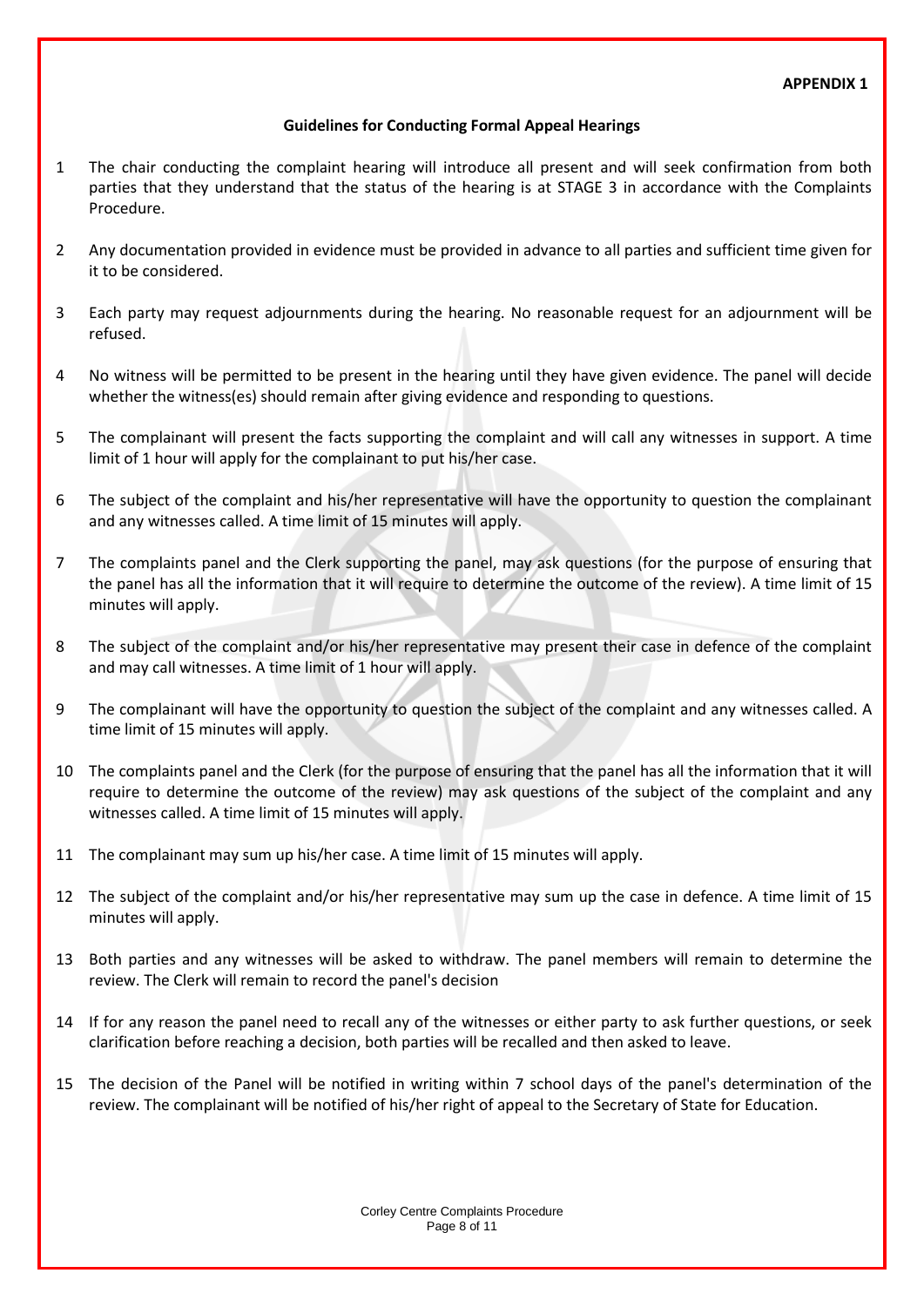#### **Appendix 2**

## **School Complaints Procedure Complaint Form**

## Data Protection Act 1998

The personal data that you provide will be used for the purposes of investigating your complaint and for producing statistical data to enable the school's management to monitor the effectiveness of the school's complaint procedure. The information you give will be held securely and in confidence.

**Please complete and return to Ms S Rose Deputy Headteacher [srose@corley.coventry.sch.uk](mailto:srose@corley.coventry.sch.uk) or Mr M White [Headteacher@coprley.coventry.sch.uk](mailto:Headteacher@coprley.coventry.sch.uk) who will acknowledge receipt and explain what action will be taken.**

| (Mr/Mrs/Miss/ Ms/Other)                             |                   |
|-----------------------------------------------------|-------------------|
| <b>First Name:</b>                                  | <b>Last Name:</b> |
| <b>Address:</b>                                     |                   |
| Postcode:                                           |                   |
| Day time telephone number:                          |                   |
| <b>Evening telephone number:</b>                    |                   |
| If the complaint relates to a student, please give: |                   |
| <b>Student's name:</b>                              |                   |
| And relationship to the student:                    |                   |
| Please give details of your complaint.              |                   |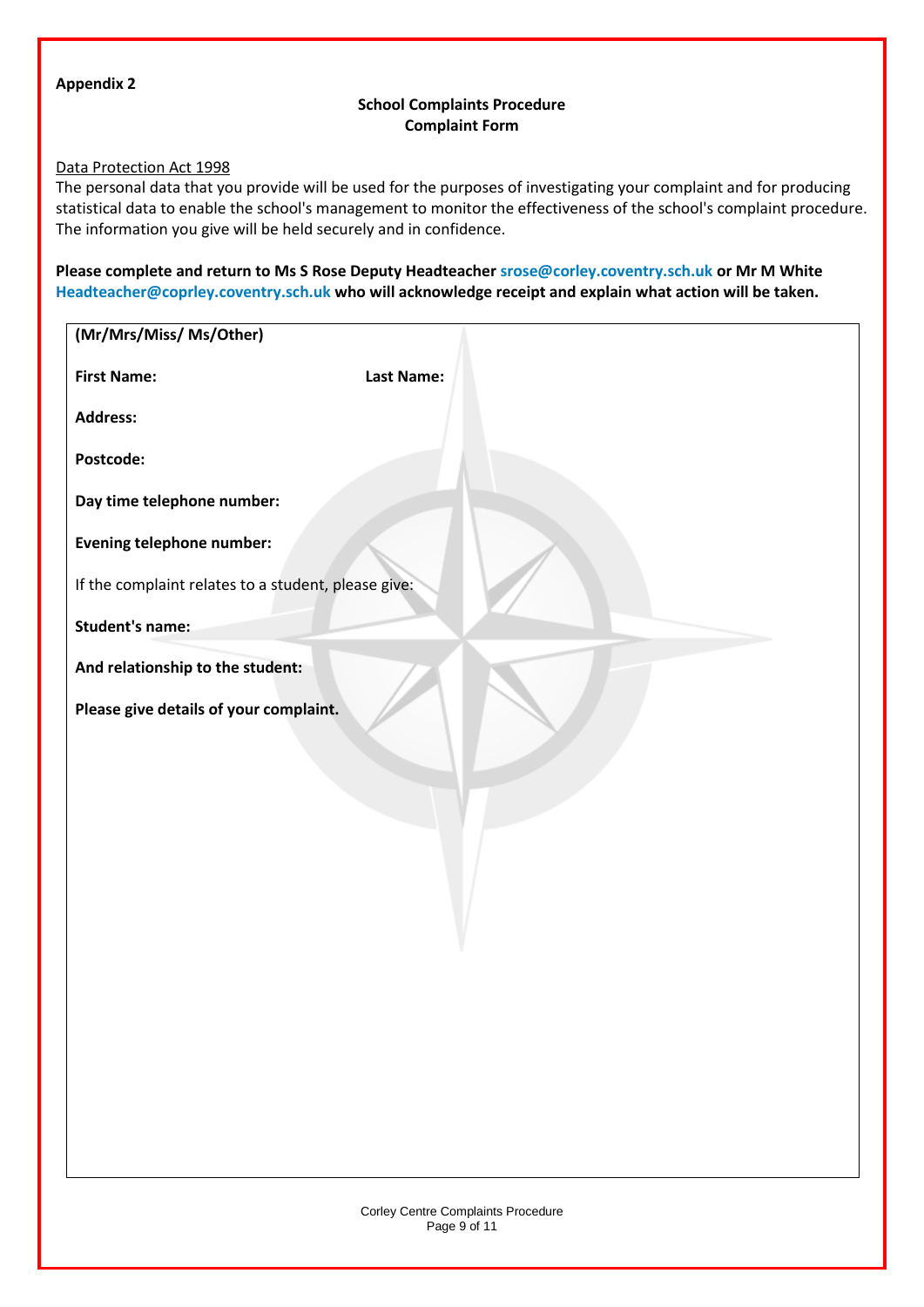**What action, if any, have you already taken to try to resolve your complaint? (Who did you speak to and what was the response?)** 

**What would you like the school to do to make improvements or put things right?**

**Are you attaching any paperwork? If so, please give details.**

**Signature: Date:**